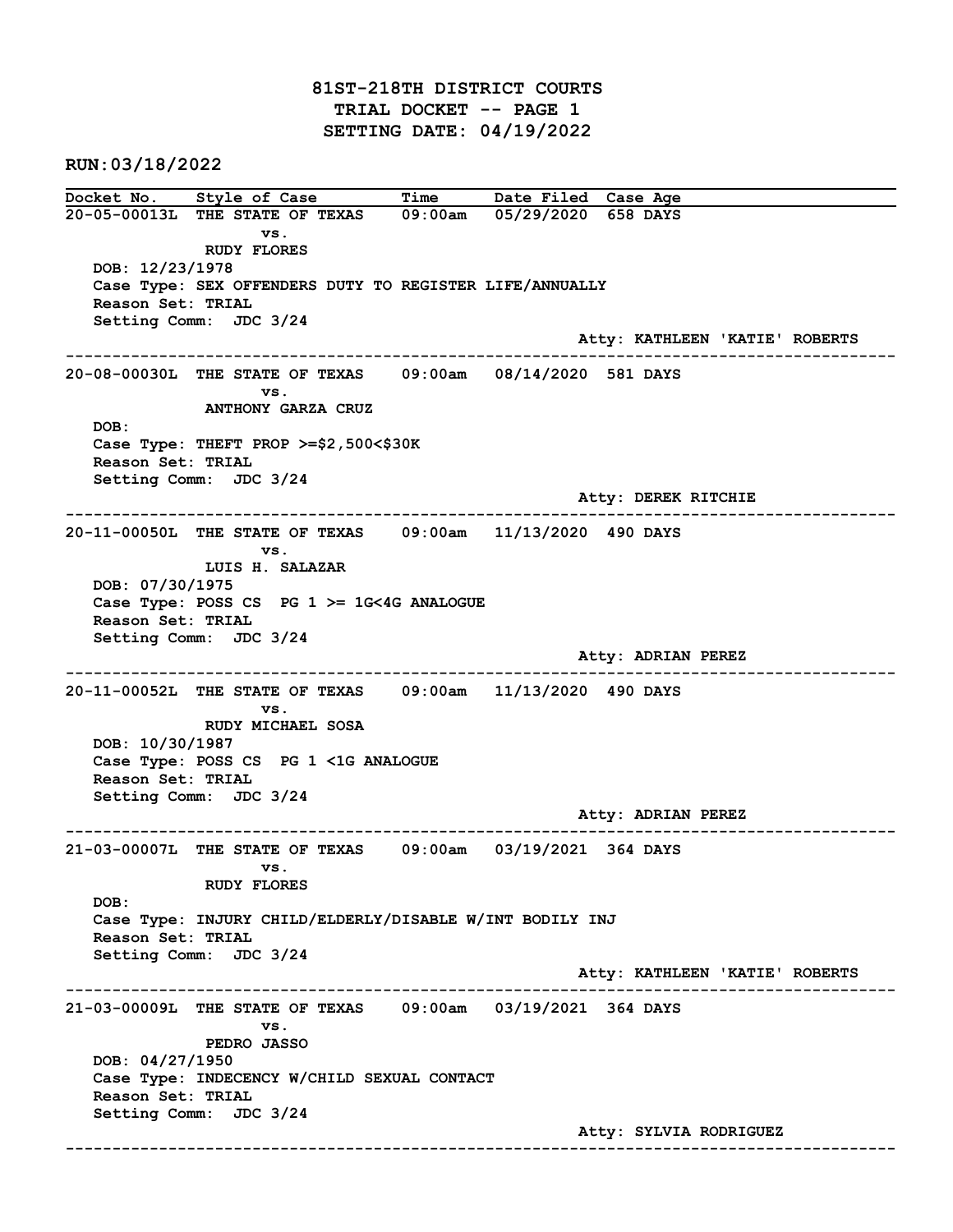## 81ST-218TH DISTRICT COURTS TRIAL DOCKET -- PAGE 2 SETTING DATE: 04/19/2022

RUN:03/18/2022

Docket No. Style of Case Time Date Filed Case Age 21-06-00026L THE STATE OF TEXAS 09:00am 06/23/2021 268 DAYS vs. JONATHAN BARAJAS DOB: 12/22/2002 Case Type: MANSLAUGHTER Reason Set: TRIAL Setting Comm: JDC 3/24 Atty: ALFREDO PADILLA ------------------------------------------------------------------------------------------------------------------------ 21-07-00034L THE STATE OF TEXAS 09:00am 07/15/2021 246 DAYS vs. MICHAEL GANDARA DOB: 02/25/1982 Case Type: EVADING ARREST DET W/VEH Reason Set: TRIAL Setting Comm: JDC 3/24 Atty: KATHLEEN 'KATIE' ROBERTS ------------------------------------------------------------------------------------------------------------------------ 21-07-00035L THE STATE OF TEXAS 09:00am 07/15/2021 246 DAYS vs. MARIO GARCIA-PENA DOB: 03/20/1988 Case Type: POSS CS PG 1 >=4G<200G Reason Set: TRIAL Setting Comm: JDC 3/24 Atty: CALIXTRO VILLARREAL JR. ------------------------------------------------------------------------------------------------------------------------ 21-07-00042L THE STATE OF TEXAS 09:00am 07/15/2021 246 DAYS vs. EDUARDO MONCIVAIS SR. DOB: 10/15/1975 Case Type: POSS CS PG 1 <1G Reason Set: TRIAL Setting Comm: JDC 3/24 Atty: ADRIAN PEREZ ------------------------------------------------------------------------------------------------------------------------ 21-07-00043L THE STATE OF TEXAS 09:00am 07/15/2021 246 DAYS vs. EDUARDO MONCIVAIS, JR. DOB: 07/27/1994 Case Type: EVADING ARREST DETENTION W/VEH Reason Set: TRIAL Setting Comm: JDC 3/24 Atty: ADRIAN PEREZ ------------------------------------------------------------------------------------------------------------------------ 21-09-00053L THE STATE OF TEXAS 09:00am 09/10/2021 189 DAYS vs. TONY LEE GARCIA DOB: 08/06/1995 Case Type: BURGLARY OF BUILDING Reason Set: TRIAL Setting Comm: JDC 3/24 Atty: JOE LUNA ------------------------------------------------------------------------------------------------------------------------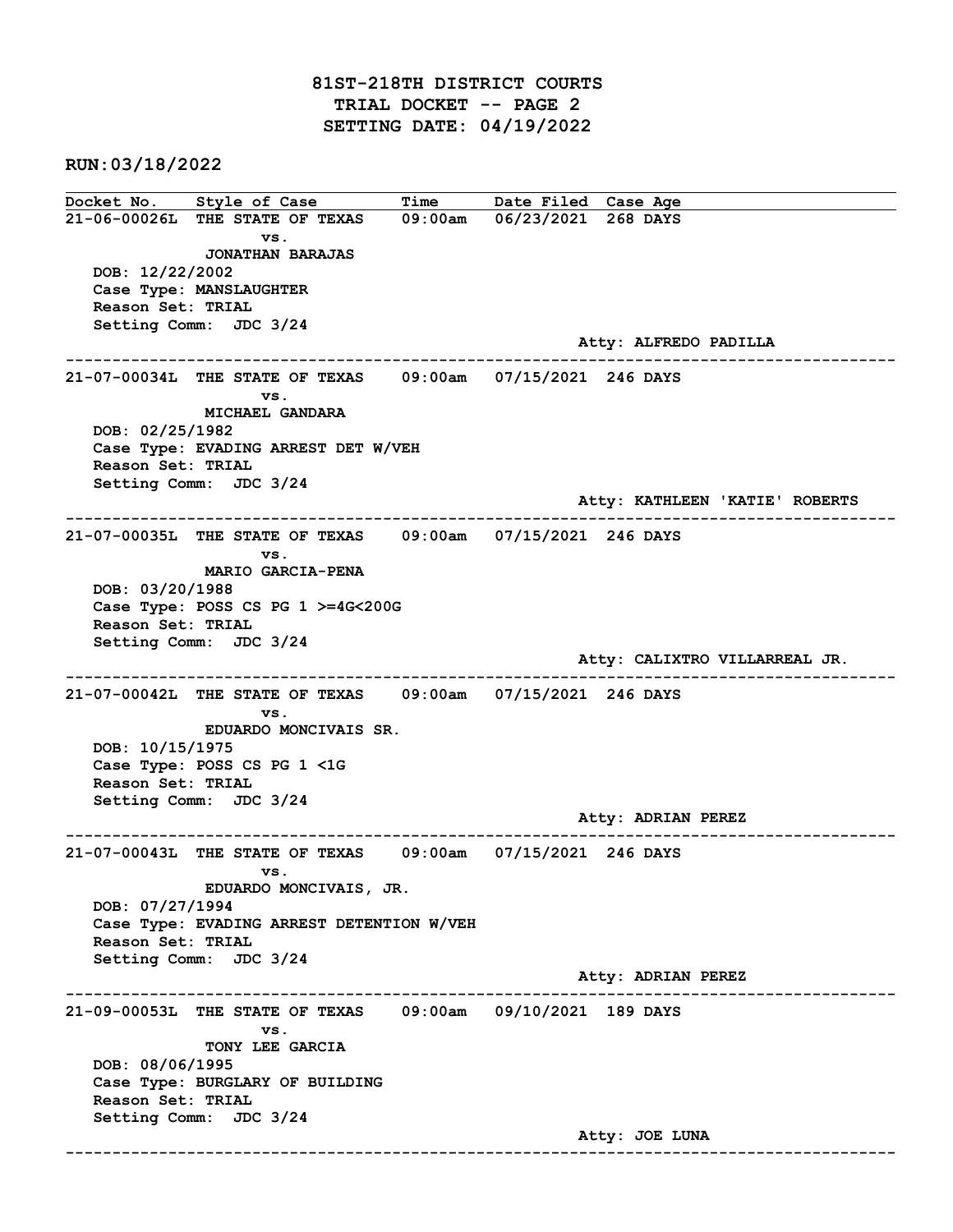## 81ST-218TH DISTRICT COURTS TRIAL DOCKET -- PAGE 3 SETTING DATE: 04/19/2022

RUN:03/18/2022

Docket No. Style of Case Time Date Filed Case Age 21-09-00055L THE STATE OF TEXAS 09:00am 09/10/2021 189 DAYS vs. GARRET COLE LAWSON DOB: 12/12/1996 Case Type: EVADING ARREST DET W/VEH Reason Set: TRIAL Setting Comm: JDC 3/24 Atty: ALFREDO PADILLA ------------------------------------------------------------------------------------------------------------------------ 21-09-00060L THE STATE OF TEXAS 09:00am 09/10/2021 189 DAYS vs. GABRIAL RAMIREZ DOB: 06/01/1984 Case Type: POSS CS PG 1 <1G Reason Set: TRIAL Setting Comm: JDC 3/24 Atty: KYLE ERNST ------------------------------------------------------------------------------------------------------------------------ 21-09-00062L THE STATE OF TEXAS 09:00am 09/10/2021 189 DAYS vs. LUIS HOMERO SALAZAR DOB: 07/30/1975 Case Type: POSS CS PG 1 <1G Reason Set: TRIAL Setting Comm: JDC 3/24 Atty: ADRIAN PEREZ ------------------------------------------------------------------------------------------------------------------------ 21-09-00063L THE STATE OF TEXAS 09:00am 09/10/2021 189 DAYS vs. RUDY MICHAEL SOSA DOB: 10/30/1987 Case Type: EVADING ARREST DET W/VEH Reason Set: TRIAL Setting Comm: JDC 3/24 Atty: ADRIAN PEREZ ------------------------------------------------------------------------------------------------------------------------ 21-09-00065L THE STATE OF TEXAS 09:00am 09/10/2021 189 DAYS vs. JOSE ACENCION ZAMORA DOB: 01/22/1995 Case Type: EVADING ARREST DET W/VEH Reason Set: TRIAL Setting Comm: JDC 3/24 Atty: JERRY KAGAN ------------------------------------------------------------------------------------------------------------------------ 21-11-00067L THE STATE OF TEXAS 09:00am 11/19/2021 119 DAYS vs. SHAWN XAVIER AVILA DOB: 06/30/2004 Case Type: EVADING ARREST DET W/VEH Reason Set: TRIAL Setting Comm: JDC 3/24 Atty: KATHLEEN 'KATIE' ROBERTS ------------------------------------------------------------------------------------------------------------------------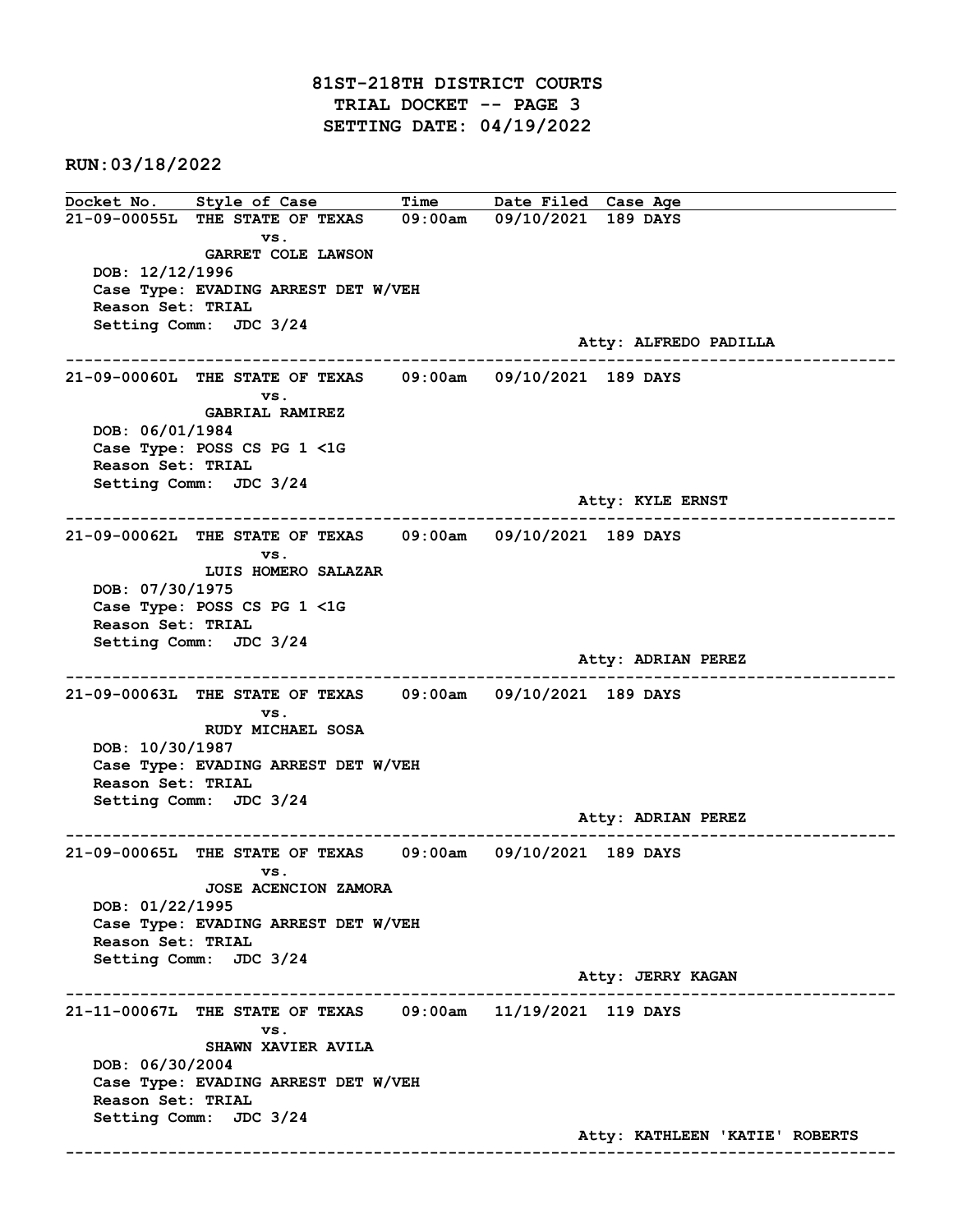RUN:03/18/2022

Docket No. Style of Case Time Date Filed Case Age 21-11-00069L THE STATE OF TEXAS 09:00am 11/19/2021 119 DAYS vs. JOE ERIC FLORES DOB: 04/11/2000 Case Type: POSS CS PG 2 < 1G Reason Set: TRIAL Setting Comm: JDC 3/24 Atty: GRADY ROBERTS ------------------------------------------------------------------------------------------------------------------------ 21-11-00073L THE STATE OF TEXAS 09:00am 11/19/2021 119 DAYS vs. IGNACIO AVILES GONZALEZ DOB: 08/01/1986 Case Type: DRIVING WHILE INTOXICATED W/CHILD UNDER 15 YOA Reason Set: TRIAL Setting Comm: JDC 3/24 Atty: JOHN RIGHTMYER ------------------------------------------------------------------------------------------------------------------------ 21-11-00079L THE STATE OF TEXAS 09:00am 11/19/2021 119 DAYS vs. JORGE ADRIAN LUNA DOB: 12/30/1971 Case Type: DRIVING WHILE INTOXICATED 3RD OR MORE Reason Set: TRIAL Setting Comm: \*\*INTERP NEEDED\*\*JDC 3/24 Atty: MICHAEL ZAMORA ------------------------------------------------------------------------------------------------------------------------ 21-11-00080L THE STATE OF TEXAS 09:00am 11/19/2021 119 DAYS vs. ARTURO MARTINEZ DOB: 11/24/1997 Case Type: SMUGGLING OF PERSONS Reason Set: TRIAL Setting Comm: JDC 3/24 \*\*NEEDS INTERP\*\* Atty: DANIEL MCCARTHY ------------------------------------------------------------------------------------------------------------------------ 21-11-00084L THE STATE OF TEXAS 09:00am 11/19/2021 119 DAYS vs. GABRIEL RAMIREZ DOB: 06/01/1984 Case Type: POSS CS PG 1 >=1G<4G Reason Set: TRIAL Setting Comm: JDC 3/24 Atty: KYLE ERNST ------------------------------------------------------------------------------------------------------------------------ 21-11-00087L THE STATE OF TEXAS 09:00am 11/19/2021 119 DAYS vs. MANUEL SAUCEDA, JR. DOB: 06/11/1972 Case Type: POSS CS PG 1 >=4G<200G Reason Set: TRIAL Setting Comm: JDC 3/24 Atty: RICHARD BRIGGS ------------------------------------------------------------------------------------------------------------------------